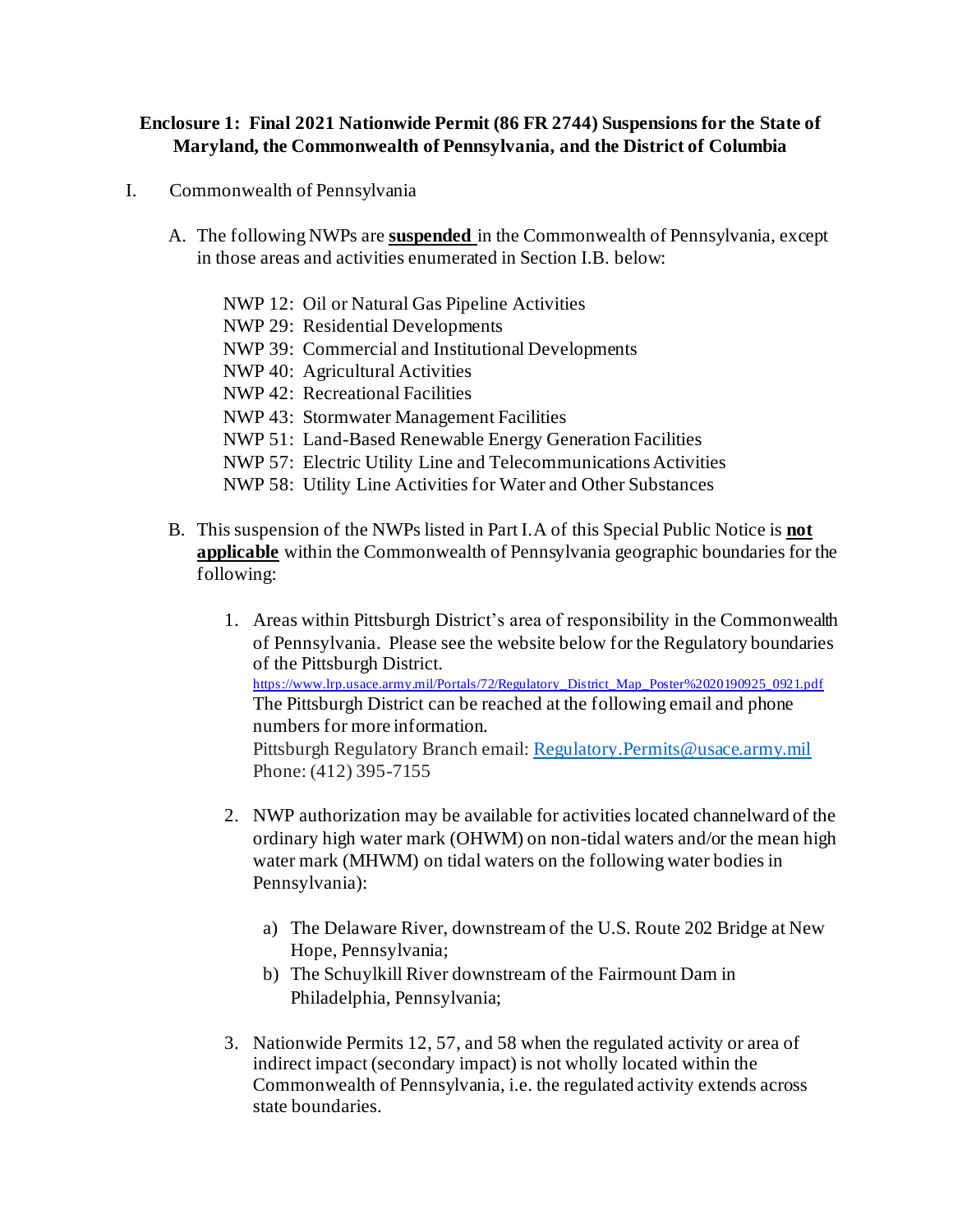- II. State of Maryland
	- A. The suspension of the NWPs listed in section II.B of this notice is **not applicable** within the State of Maryland in certain wetlands and other waters of the United States near the Chesapeake and Delaware Canal. These areas include Back Creek (of the Chesapeake and Delaware Canal), east of a line extending from Welch Point to Courthouse Point to the Delaware line and to the Second Street Bridge to the south; Herring Creek east of the line extending from Welch Point to Courthouse Point to the dam that crosses Herring Creek; and Long Branch to the Boat Yard Road Bridge to the north, including adjacent and contiguous jurisdictional wetlands to these tidal waterways. These exempted areas fall within the U.S. Army Corps of Engineers (Corps) Philadelphia District's regulatory geographic boundaries.
	- B. The following NWPs are **suspended** in the State of Maryland, except in the areas described in Section II.A above:
		- NWP 12: Oil or Natural Gas Pipeline Activities
		- NWP 21: Surface Coal Mining Activities
		- NWP 29: Residential Developments
		- NWP 39: Commercial and Institutional Developments
		- NWP 40: Agricultural Activities
		- NWP 42: Recreational Facilities
		- NWP 43: Stormwater Management Facilities
		- NWP 44: Mining Activities
		- NWP 50: Underground Coal Mining Activities
		- NWP 51: Land-Based Renewable Energy Generation Facilities
		- NWP 52: Water-Based Renewable Energy Generation Pilot Projects (except for activities in tidal navigable waters of the United States)
		- NWP 57: Electric Utility Line and Telecommunications Activities
		- NWP 58: Utility Line Activities for Water and Other Substances
- III. District of Columbia
	- A. The following NWPs are **suspended** within the District of Columbia:
		- NWP 21: Surface Coal Mining Activities
		- NWP 48: Aquaculture Activities
		- NWP 50: Underground Coal Mining Activities
		- NWP 55: Seaweed Mariculture Activities
		- NWP 56: Finfish Mariculture Activities

IV. Military Installations of Northern Virginia within the Regulatory geographic boundaries of the Baltimore District (i.e., Fort Myer, Fort Belvoir, and the Pentagon).